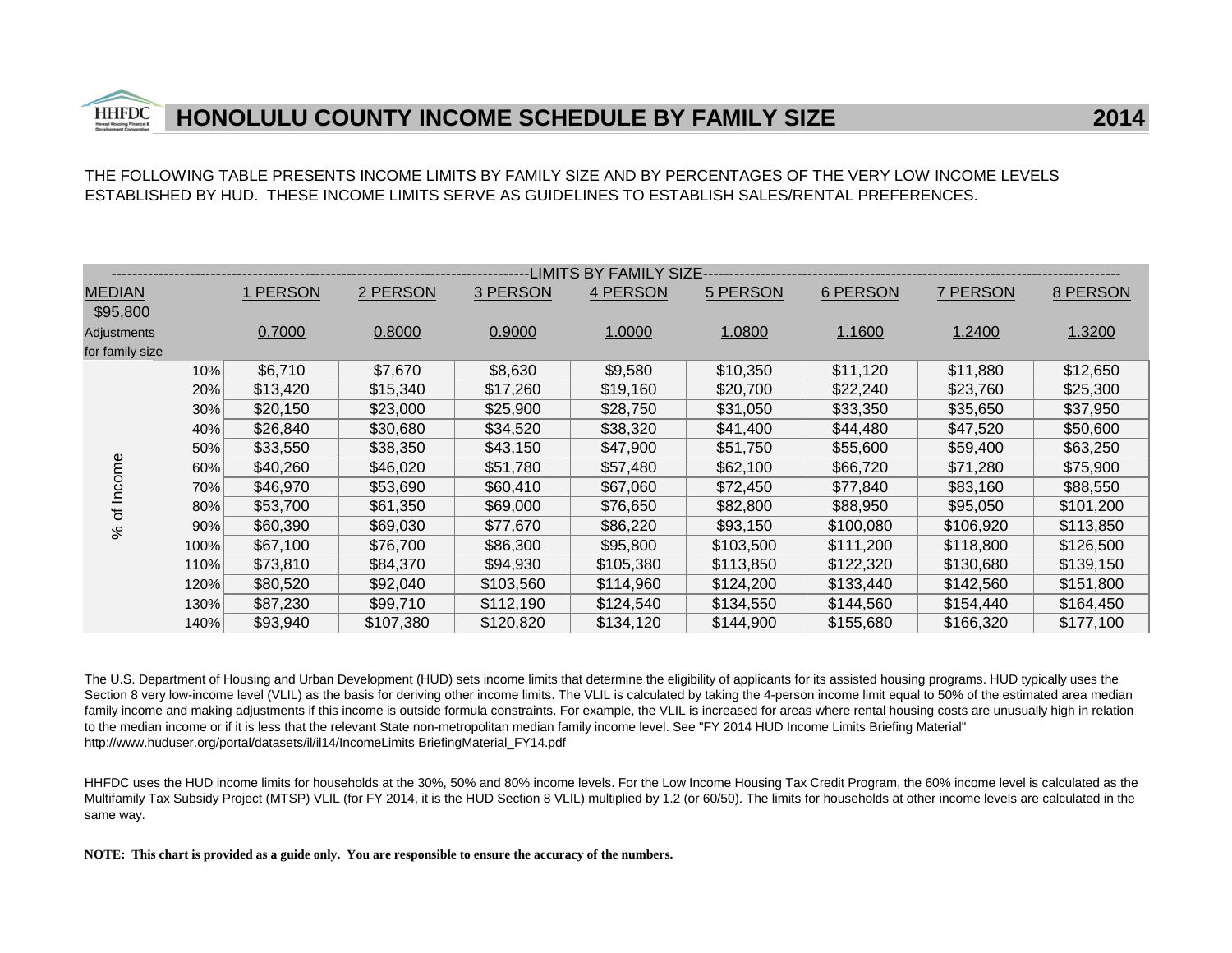

2014

Affordable rents are based on 30% of income (including utilities)\*\*

| \$95,800<br><b>Area</b> | <b>Studio</b> | 1 Bedroom | 2 Bedroom | 3 Bedroom | 4 Bedroom |
|-------------------------|---------------|-----------|-----------|-----------|-----------|
|                         |               |           |           |           |           |
| <b>HONOLULU COUNTY</b>  |               |           |           |           |           |
| 30% of Median           | \$503         | \$539     | \$647     | \$747     | \$833     |
| 50% of Median           | \$838         | \$898     | \$1,078   | \$1,245   | \$1,390   |
| 60% of Median           | \$1,006       | \$1,078   | \$1,294   | \$1,494   | \$1,668   |
| 80% of Median           | \$1,342       | \$1,438   | \$1,725   | \$1,993   | \$2,223   |
| 100% of Median          | \$1,677       | \$1,797   | \$2,157   | \$2,491   | \$2,780   |
| 120% of Median          | \$2,012       | \$2,156   | \$2,588   | \$2,989   | \$3,336   |
| 140% of Median          | \$2,348       | \$2,516   | \$3,020   | \$3,487   | \$3,892   |

\*Please note that are market rents may be lower than these rent guidelines.

\*\*Monthly rent levels would include the cost of the following utilities: water, sanitary sewage services, electricity and gas (where applicable). Please refer to the Utility Allowance Schedule for each island.

Based on 2014 very low income levels established by HUD.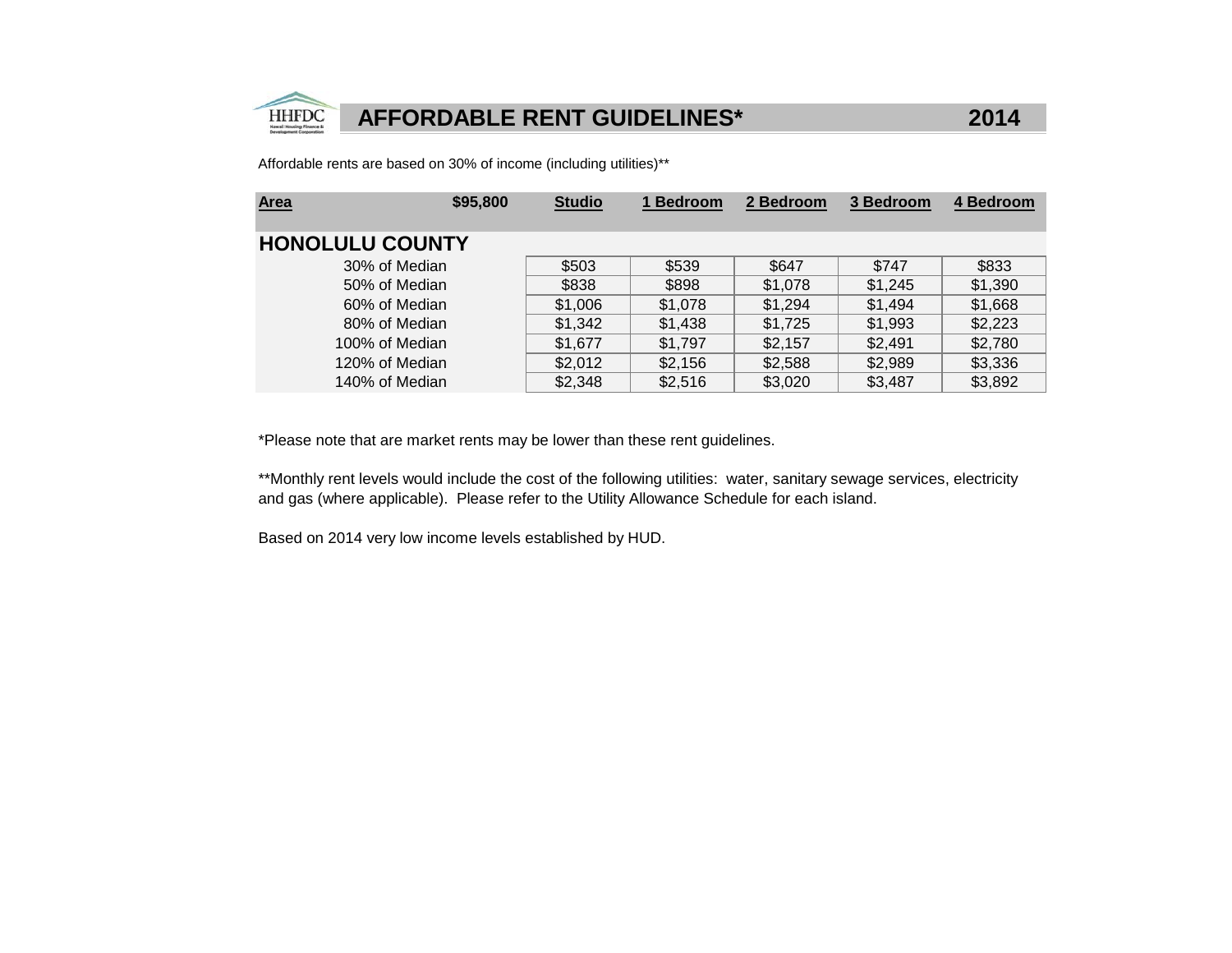

| COUNTY:      | <b>HONOLULU</b> | <b>FAMILY SIZE:</b> | <b>PERSON</b> |           |           |             |           |           |             |           |
|--------------|-----------------|---------------------|---------------|-----------|-----------|-------------|-----------|-----------|-------------|-----------|
| % of Median: | 50%             | 60%                 | <u>70%</u>    | 80%       | 90%       | <u>100%</u> | 110%      | 120%      | <u>130%</u> | 140%      |
| \$ Income:   | \$33,550        | \$40,260            | \$46,970      | \$53,700  | \$60,390  | \$67,100    | \$73,810  | \$80,520  | \$87,230    | \$93,940  |
|              |                 |                     |               |           |           |             |           |           |             |           |
| $0.00\%$     | \$0             | \$0                 | \$0           | \$0       | \$0       | \$0         | \$0       | \$0       | \$0         | \$0       |
| $3.00\%$     | \$195,000       | \$234,000           | \$272,900     | \$312,100 | \$350,900 | \$389,900   | \$428,900 | \$467,900 | \$506,900   | \$545,900 |
| 3.58%        | \$181,200       | \$217,500           | \$253,700     | \$290,100 | \$326,200 | \$362,500   | \$398,700 | \$435,000 | \$471,200   | \$507,500 |
| $3.50\%$     | \$183,000       | \$219,700           | \$256,300     | \$293,000 | \$329,500 | \$366,100   | \$402,700 | \$439,300 | \$475,900   | \$512,500 |
| 3.75%        | \$177.500       | \$213,000           | \$248,500     | \$284,100 | \$319,500 | \$355,000   | \$390,500 | \$426,000 | \$461,500   | \$497,000 |
| 4.00%        | \$172,200       | \$206,600           | \$241,000     | \$275,600 | \$309,900 | \$344,300   | \$378,800 | \$413,200 | \$447,600   | \$482,100 |
| 4.25%        | \$167,100       | \$200,500           | \$233,900     | \$267,400 | \$300,800 | \$334,200   | \$367,600 | \$401,000 | \$434,400   | \$467,800 |
| 4.50%        | \$162,200       | \$194,700           | \$227,100     | \$259,700 | \$292,000 | \$324,500   | \$356,900 | \$389,300 | \$421,800   | \$454,200 |
| 4.75%        | \$157,600       | \$189,100           | \$220,600     | \$252,200 | \$283,600 | \$315,100   | \$346,700 | \$378,200 | \$409,700   | \$441,200 |
| 5.00%        | \$153,100       | \$183,700           | \$214,400     | \$245,100 | \$275,600 | \$306,200   | \$336,900 | \$367,500 | \$398,100   | \$428,700 |
| 5.25%        | \$148,900       | \$178,600           | \$208,400     | \$238,300 | \$267,900 | \$297,700   | \$327,500 | \$357,200 | \$387,000   | \$416,800 |
| 5.50%        | \$144,800       | \$173,700           | \$202,700     | \$231,700 | \$260,600 | \$289,500   | \$318,500 | \$347,400 | \$376,400   | \$405,300 |
| 5.75%        | \$140,900       | \$169,000           | \$197,200     | \$225,400 | \$253,500 | \$281,700   | \$309,900 | \$338,000 | \$366,200   | \$394,400 |
| $6.00\%$     | \$137,100       | \$164,500           | \$191,900     | \$219,400 | \$246,800 | \$274,200   | \$301,600 | \$329,000 | \$356,500   | \$383,900 |
| 6.25%        | \$133,500       | \$160,200           | \$186,900     | \$213,700 | \$240,300 | \$267,000   | \$293,700 | \$320,400 | \$347,100   | \$373,800 |
| 6.50%        | \$130,000       | \$156,100           | \$182,100     | \$208,200 | \$234,100 | \$260,100   | \$286,100 | \$312,100 | \$338,100   | \$364,100 |

#### \*Please note that market sales prices may be lower than these sales price guidelines.

1. Based on**2014** Very low income levels established by HUD for various family sizes. See the "Income Schedule by Family Size" table for a more detailed explanation.

- 2. Mortgage term: **30 years** 360
- 3. Housing Expense of: **28.00%**
- 4. Down Payment of: **5.00%**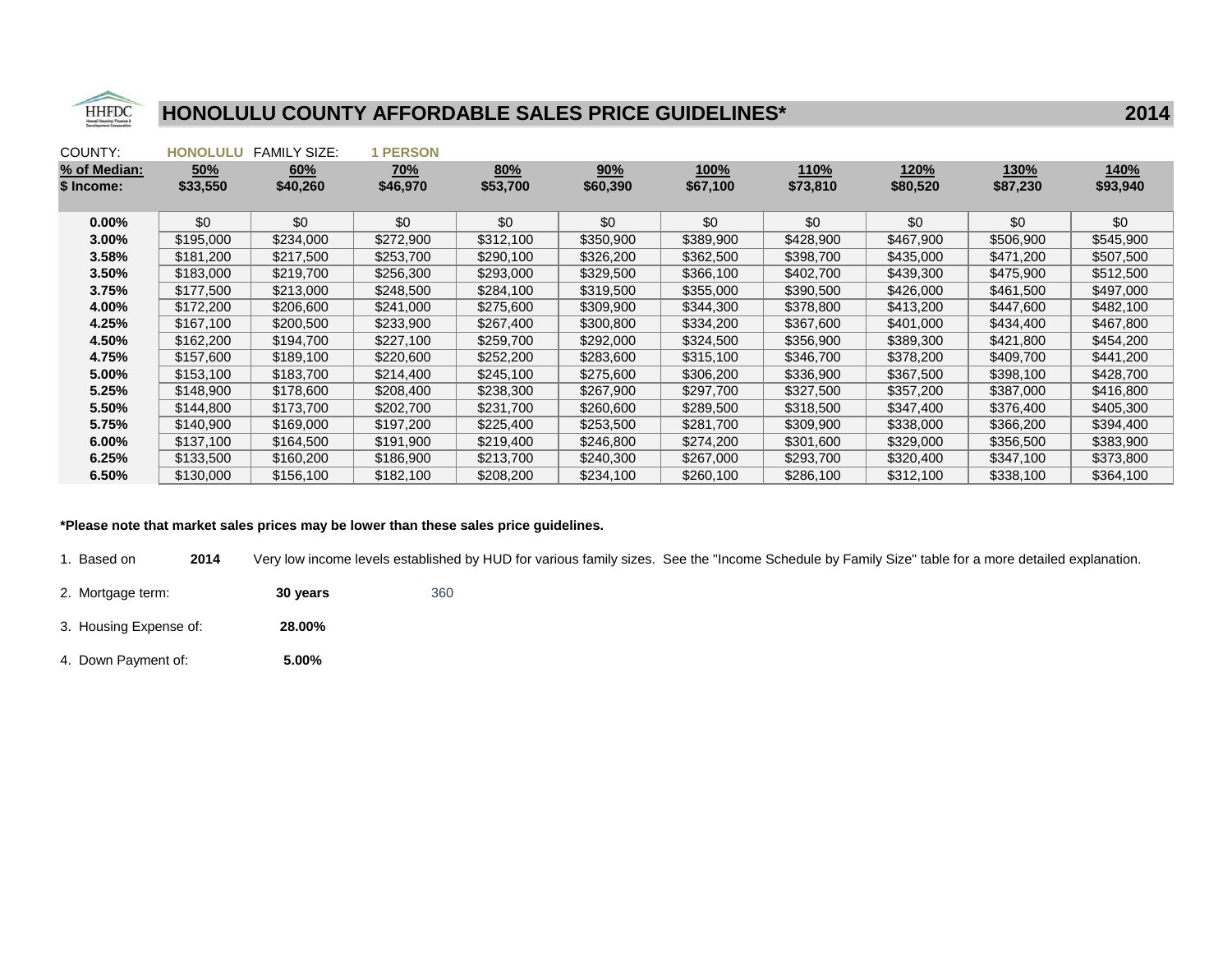

| COUNTY:      | <b>HONOLULU</b> | <b>FAMILY SIZE:</b> | <b>2 PERSON</b> |           |           |             |           |           |             |             |
|--------------|-----------------|---------------------|-----------------|-----------|-----------|-------------|-----------|-----------|-------------|-------------|
| % of Median: | 50%             | 60%                 | <u>70%</u>      | 80%       | 90%       | <u>100%</u> | 110%      | 120%      | <u>130%</u> | <u>140%</u> |
| \$ Income:   | \$38,350        | \$46,020            | \$53,690        | \$61,350  | \$69,030  | \$76,700    | \$84,370  | \$92,040  | \$99,710    | \$107,380   |
|              |                 |                     |                 |           |           |             |           |           |             |             |
| $0.00\%$     | \$0             | \$0                 | \$0             | \$0       | \$0       | \$0         | \$0       | \$0       | \$0         | \$0         |
| 3.00%        | \$222,900       | \$267,400           | \$312,000       | \$356,500 | \$401.100 | \$445,700   | \$490,300 | \$534,900 | \$579,400   | \$624,000   |
| 3.58%        | \$207,200       | \$248,600           | \$290,000       | \$331,400 | \$372,900 | \$414,300   | \$455,800 | \$497,200 | \$538,600   | \$580,100   |
| $3.50\%$     | \$209,200       | \$251,100           | \$292,900       | \$334,700 | \$376,600 | \$418,500   | \$460,300 | \$502,200 | \$544,000   | \$585,900   |
| 3.75%        | \$202.900       | \$243,500           | \$284,000       | \$324,600 | \$365.200 | \$405,800   | \$446.300 | \$486,900 | \$527,500   | \$568,100   |
| 4.00%        | \$196,800       | \$236,200           | \$275,500       | \$314,800 | \$354,200 | \$393,600   | \$433,000 | \$472,300 | \$511,700   | \$551,100   |
| 4.25%        | \$191,000       | \$229,200           | \$267,400       | \$305,500 | \$343,800 | \$382,000   | \$420,200 | \$458,400 | \$496,600   | \$534,800   |
| 4.50%        | \$185,400       | \$222,500           | \$259,600       | \$296,600 | \$333,800 | \$370,900   | \$408,000 | \$445,000 | \$482,100   | \$519,200   |
| 4.75%        | \$180,100       | \$216,100           | \$252,200       | \$288,100 | \$324,200 | \$360,200   | \$396,300 | \$432,300 | \$468,300   | \$504,300   |
| 5.00%        | \$175,000       | \$210,000           | \$245,000       | \$280,000 | \$315,000 | \$350,100   | \$385,100 | \$420,100 | \$455,100   | \$490,100   |
| 5.25%        | \$170,200       | \$204,200           | \$238,200       | \$272,200 | \$306,300 | \$340,300   | \$374,300 | \$408,400 | \$442,400   | \$476,400   |
| 5.50%        | \$165,500       | \$198,600           | \$231,700       | \$264,700 | \$297,900 | \$331,000   | \$364,100 | \$397,200 | \$430,200   | \$463,300   |
| 5.75%        | \$161,000       | \$193,200           | \$225,400       | \$257,600 | \$289,800 | \$322,000   | \$354,200 | \$386,400 | \$418,600   | \$450,800   |
| $6.00\%$     | \$156,700       | \$188,100           | \$219,400       | \$250,700 | \$282,100 | \$313,400   | \$344,800 | \$376,100 | \$407,500   | \$438,800   |
| 6.25%        | \$152,600       | \$183,100           | \$213,600       | \$244,100 | \$274,700 | \$305,200   | \$335,700 | \$366,200 | \$396,800   | \$427,300   |
| 6.50%        | \$148,700       | \$178,400           | \$208,100       | \$237,800 | \$267,600 | \$297,300   | \$327,000 | \$356,800 | \$386,500   | \$416,200   |

#### \*Please note that market sales prices may be lower than these sales price guidelines.

1. Based on**2014** Very low income levels established by HUD for various family sizes. See the "Income Schedule by Family Size" table for a more detailed explanation.

- 2. Mortgage term: **30 years** 360
- 3. Housing Expense of: **28.00%**
- 4. Down Payment of: **5.00%**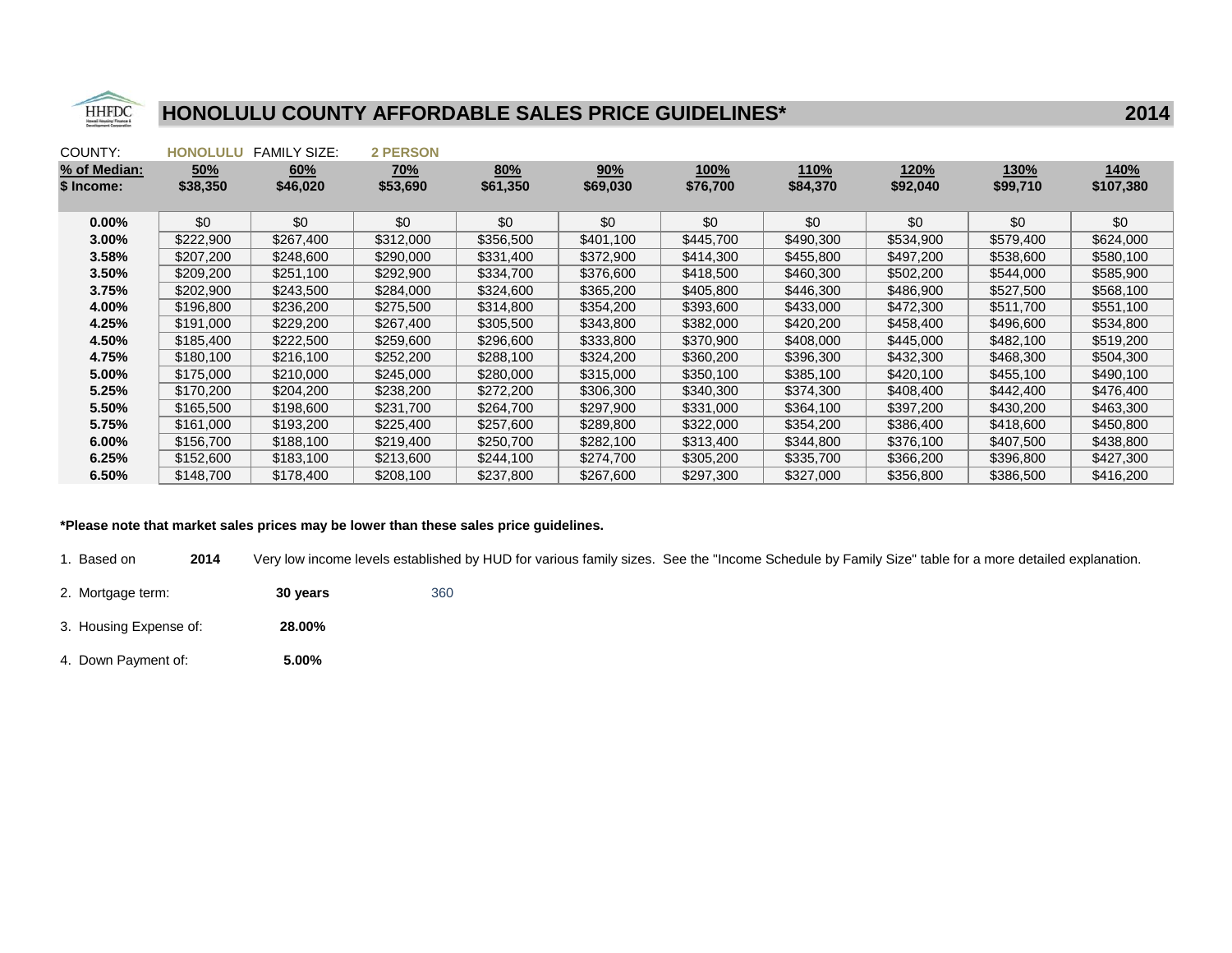

| COUNTY:      | <b>HONOLULU</b> | <b>FAMILY SIZE:</b> | <b>3 PERSON</b> |           |           |             |           |             |           |             |
|--------------|-----------------|---------------------|-----------------|-----------|-----------|-------------|-----------|-------------|-----------|-------------|
| % of Median: | 50%             | 60%                 | <u>70%</u>      | 80%       | 90%       | <u>100%</u> | 110%      | <u>120%</u> | 130%      | <b>140%</b> |
| \$ Income:   | \$43,150        | \$51,780            | \$60,410        | \$69,000  | \$77,670  | \$86,300    | \$94,930  | \$103,560   | \$112,190 | \$120,820   |
|              |                 |                     |                 |           |           |             |           |             |           |             |
| $0.00\%$     | \$0             | \$0                 | \$0             | \$0       | \$0       | \$0         | \$0       | \$0         | \$0       | \$0         |
| $3.00\%$     | \$250,800       | \$300,900           | \$351,100       | \$401,000 | \$451,400 | \$501,500   | \$551,700 | \$601,800   | \$652,000 | \$702,100   |
| 3.58%        | \$233,100       | \$279,700           | \$326,300       | \$372,700 | \$419,600 | \$466,200   | \$512,800 | \$559,400   | \$606,100 | \$652,700   |
| $3.50\%$     | \$235,400       | \$282,500           | \$329,600       | \$376,500 | \$423,800 | \$470,900   | \$517,900 | \$565,000   | \$612,100 | \$659,200   |
| 3.75%        | \$228.300       | \$273,900           | \$319,600       | \$365,000 | \$410.900 | \$456,500   | \$502,200 | \$547.900   | \$593,500 | \$639,200   |
| 4.00%        | \$221,400       | \$265,700           | \$310,000       | \$354,100 | \$398,600 | \$442,900   | \$487,200 | \$531,400   | \$575,700 | \$620,000   |
| 4.25%        | \$214,900       | \$257,900           | \$300,900       | \$343,600 | \$386,800 | \$429,800   | \$472,800 | \$515,800   | \$558,700 | \$601,700   |
| 4.50%        | \$208,600       | \$250,400           | \$292,100       | \$333,600 | \$375,600 | \$417,300   | \$459,000 | \$500,700   | \$542,500 | \$584,200   |
| 4.75%        | \$202,700       | \$243,200           | \$283,700       | \$324,100 | \$364,800 | \$405,300   | \$445,900 | \$486,400   | \$526,900 | \$567,500   |
| 5.00%        | \$196,900       | \$236,300           | \$275,700       | \$314,900 | \$354,500 | \$393,900   | \$433,300 | \$472,600   | \$512,000 | \$551,400   |
| 5.25%        | \$191,400       | \$229,700           | \$268,000       | \$306,100 | \$344,600 | \$382,900   | \$421,200 | \$459,500   | \$497,800 | \$536,100   |
| 5.50%        | \$186,200       | \$223,400           | \$260,700       | \$297,700 | \$335,100 | \$372,400   | \$409,600 | \$446,900   | \$484,100 | \$521,300   |
| 5.75%        | \$181,200       | \$217,400           | \$253,600       | \$289,700 | \$326,100 | \$362,300   | \$398,500 | \$434,800   | \$471,000 | \$507,200   |
| $6.00\%$     | \$176,300       | \$211,600           | \$246,900       | \$282,000 | \$317,400 | \$352,700   | \$387,900 | \$423,200   | \$458,500 | \$493,700   |
| 6.25%        | \$171,700       | \$206,000           | \$240,400       | \$274,600 | \$309,100 | \$343,400   | \$377,700 | \$412,100   | \$446,400 | \$480,800   |
| 6.50%        | \$167,300       | \$200,700           | \$234,200       | \$267,500 | \$301,100 | \$334,500   | \$368,000 | \$401,400   | \$434,900 | \$468,300   |

#### \*Please note that market sales prices may be lower than these sales price guidelines.

1. Based on**2014** Very low income levels established by HUD for various family sizes. See the "Income Schedule by Family Size" table for a more detailed explanation.

- 2. Mortgage term: **30 years** 360
- 3. Housing Expense of: **28.00%**
- 4. Down Payment of: **5.00%**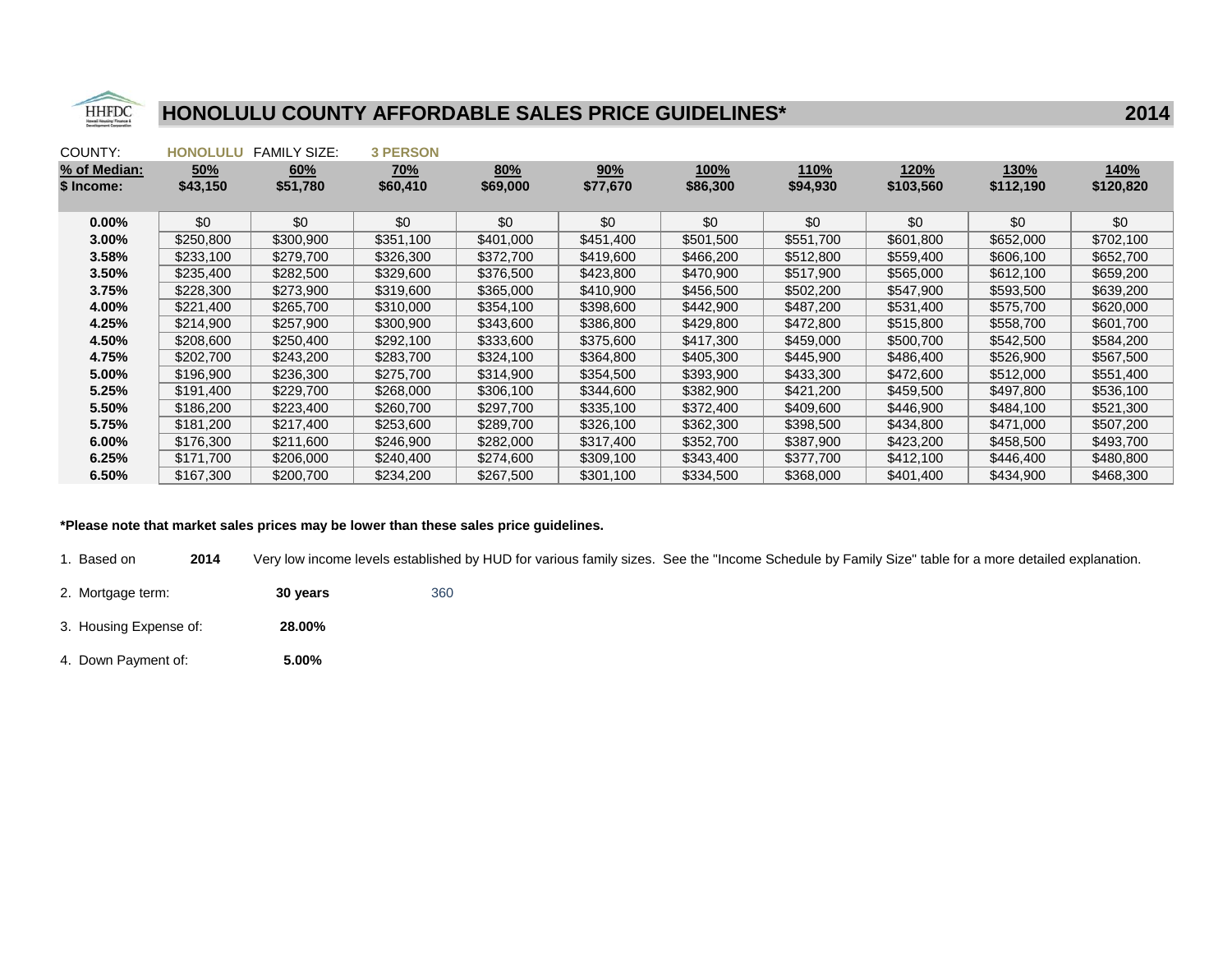

| COUNTY:      | <b>HONOLULU</b> | <b>FAMILY SIZE:</b> | <b>4 PERSON</b> |           |           |           |           |           |             |           |
|--------------|-----------------|---------------------|-----------------|-----------|-----------|-----------|-----------|-----------|-------------|-----------|
| % of Median: | 50%             | 60%                 | <u>70%</u>      | 80%       | 90%       | 100%      | 110%      | 120%      | <b>130%</b> | 140%      |
| \$ Income:   | \$47,900        | \$57,480            | \$67,060        | \$76,650  | \$86,220  | \$95,800  | \$105,380 | \$114,960 | \$124,540   | \$134,120 |
|              |                 |                     |                 |           |           |           |           |           |             |           |
| $0.00\%$     | \$0             | \$0                 | \$0             | \$0       | \$0       | \$0       | \$0       | \$0       | \$0         | \$0       |
| $3.00\%$     | \$278,400       | \$334,000           | \$389,700       | \$445,400 | \$501,000 | \$556,700 | \$612,400 | \$668,000 | \$723,700   | \$779,400 |
| 3.58%        | \$258,800       | \$310,500           | \$362,300       | \$414,100 | \$465,800 | \$517,500 | \$569,300 | \$621,000 | \$672,800   | \$724,500 |
| 3.50%        | \$261,300       | \$313,600           | \$365,900       | \$418,200 | \$470,400 | \$522,700 | \$575,000 | \$627,200 | \$679,500   | \$731,800 |
| 3.75%        | \$253,400       | \$304,100           | \$354,800       | \$405,500 | \$456,100 | \$506,800 | \$557.500 | \$608,200 | \$658,800   | \$709.500 |
| 4.00%        | \$245,800       | \$295,000           | \$344,100       | \$393,400 | \$442,500 | \$491,600 | \$540,800 | \$590,000 | \$639,100   | \$688,300 |
| 4.25%        | \$238,600       | \$286,300           | \$334,000       | \$381,700 | \$429,400 | \$477,100 | \$524,800 | \$572,500 | \$620,200   | \$668,000 |
| 4.50%        | \$231,600       | \$277,900           | \$324,300       | \$370,600 | \$416,900 | \$463,200 | \$509,500 | \$555,900 | \$602,200   | \$648,500 |
| 4.75%        | \$225,000       | \$270,000           | \$315,000       | \$360,000 | \$404,900 | \$449,900 | \$494,900 | \$539,900 | \$584,900   | \$629,900 |
| 5.00%        | \$218,600       | \$262,300           | \$306,100       | \$349,800 | \$393,500 | \$437,200 | \$480,900 | \$524,700 | \$568,400   | \$612,100 |
| 5.25%        | \$212,500       | \$255,000           | \$297,500       | \$340,100 | \$382,500 | \$425,000 | \$467,500 | \$510,100 | \$552,600   | \$595,100 |
| 5.50%        | \$206,700       | \$248,000           | \$289,400       | \$330,700 | \$372,000 | \$413,400 | \$454,700 | \$496,100 | \$537,400   | \$578,700 |
| 5.75%        | \$201,100       | \$241,300           | \$281,500       | \$321,800 | \$362,000 | \$402,200 | \$442,400 | \$482,600 | \$522,900   | \$563,100 |
| $6.00\%$     | \$195,700       | \$234,900           | \$274,000       | \$313,200 | \$352,300 | \$391,500 | \$430,600 | \$469,800 | \$508,900   | \$548,100 |
| 6.25%        | \$190,600       | \$228,700           | \$266,800       | \$305,000 | \$343,100 | \$381,200 | \$419,300 | \$457,400 | \$495,600   | \$533,700 |
| 6.50%        | \$185,700       | \$222,800           | \$259,900       | \$297,100 | \$334,200 | \$371,300 | \$408,500 | \$445,600 | \$482,700   | \$519,900 |

#### \*Please note that market sales prices may be lower than these sales price guidelines.

1. Based on**2014** Very low income levels established by HUD for various family sizes. See the "Income Schedule by Family Size" table for a more detailed explanation.

- 2. Mortgage term: **30 years** 360
- 3. Housing Expense of: **28.00%**
- 4. Down Payment of: **5.00%**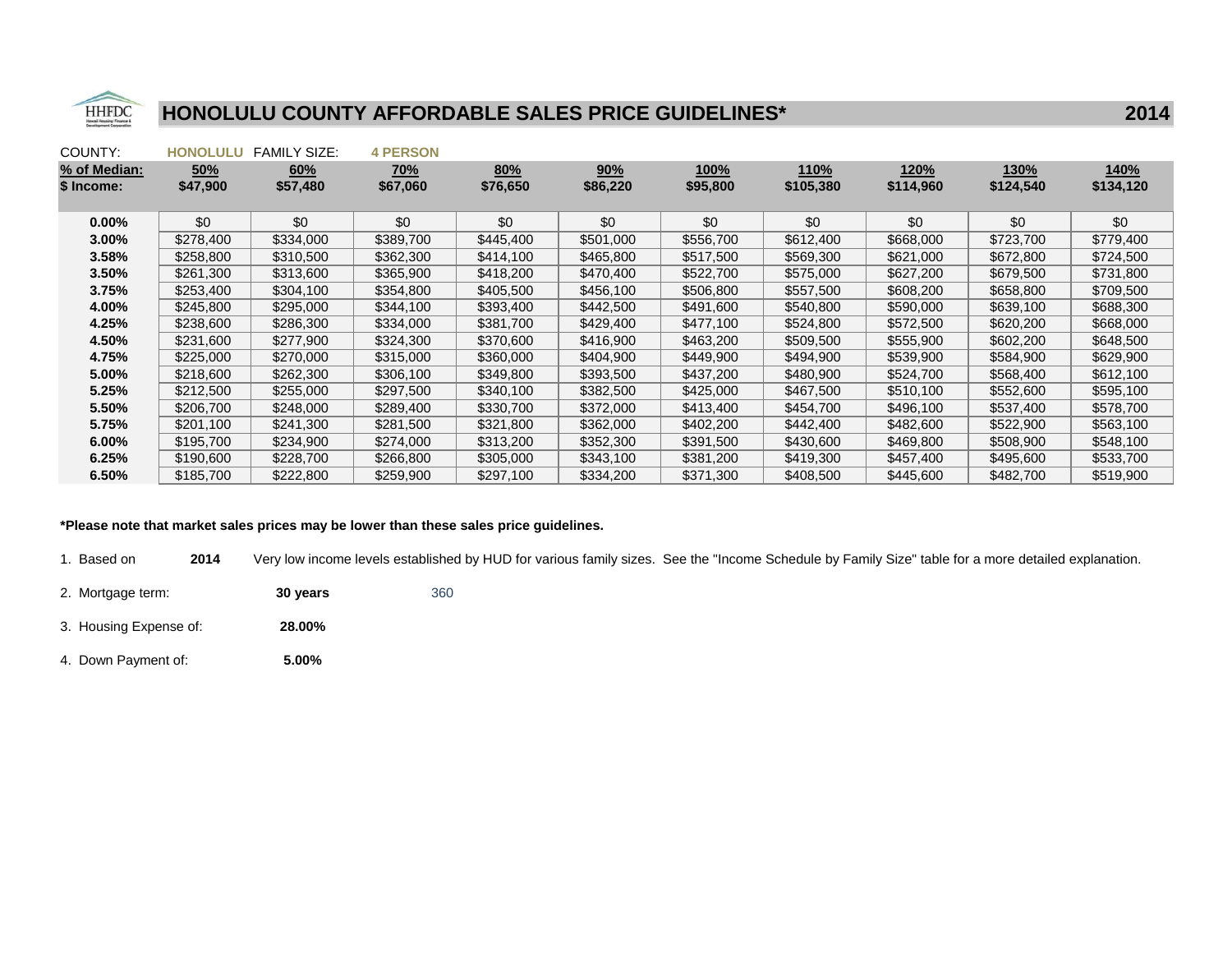

| COUNTY:      | <b>HONOLULU</b> | <b>FAMILY SIZE:</b> | <b>5 PERSON</b> |           |           |             |           |               |           |           |
|--------------|-----------------|---------------------|-----------------|-----------|-----------|-------------|-----------|---------------|-----------|-----------|
| % of Median: | 50%             | 60%                 | <u>70%</u>      | 80%       | 90%       | <u>100%</u> | 110%      | <u> 120% </u> | 130%      | 140%      |
| \$ Income:   | \$51,750        | \$62,100            | \$72,450        | \$82,800  | \$93,150  | \$103,500   | \$113,850 | \$124,200     | \$134,550 | \$144,900 |
|              |                 |                     |                 |           |           |             |           |               |           |           |
| $0.00\%$     | \$0             | \$0                 | \$0             | \$0       | \$0       | \$0         | \$0       | \$0           | \$0       | \$0       |
| $3.00\%$     | \$300.700       | \$360,900           | \$421,000       | \$481,200 | \$541,300 | \$601,500   | \$661,600 | \$721,700     | \$781,900 | \$842,000 |
| 3.58%        | \$279,600       | \$335,500           | \$391,400       | \$447,300 | \$503,200 | \$559,100   | \$615,000 | \$670,900     | \$726,900 | \$782,800 |
| $3.50\%$     | \$282,300       | \$338,800           | \$395,300       | \$451,800 | \$508,200 | \$564,700   | \$621,200 | \$677,600     | \$734,100 | \$790,600 |
| 3.75%        | \$273,800       | \$328,500           | \$383,300       | \$438,000 | \$492,800 | \$547,500   | \$602,300 | \$657,000     | \$711.800 | \$766,600 |
| 4.00%        | \$265,600       | \$318,700           | \$371,800       | \$424,900 | \$478,000 | \$531,100   | \$584,300 | \$637,400     | \$690,500 | \$743,600 |
| 4.25%        | \$257,700       | \$309,300           | \$360,800       | \$412,400 | \$463,900 | \$515,500   | \$567,000 | \$618,600     | \$670,100 | \$721,600 |
| 4.50%        | \$250,200       | \$300,300           | \$350,300       | \$400,400 | \$450,400 | \$500,500   | \$550,500 | \$600,600     | \$650,600 | \$700,600 |
| 4.75%        | \$243,100       | \$291,700           | \$340,300       | \$388,900 | \$437,500 | \$486,100   | \$534,700 | \$583,300     | \$631,900 | \$680,500 |
| 5.00%        | \$236,200       | \$283,400           | \$330,700       | \$377,900 | \$425,100 | \$472,400   | \$519,600 | \$566,800     | \$614,100 | \$661,300 |
| 5.25%        | \$229,600       | \$275,500           | \$321,400       | \$367,400 | \$413,300 | \$459,200   | \$505,100 | \$551,000     | \$597,000 | \$642,900 |
| 5.50%        | \$223,300       | \$268,000           | \$312,600       | \$357,300 | \$401.900 | \$446,600   | \$491,300 | \$535,900     | \$580,600 | \$625,200 |
| 5.75%        | \$217,300       | \$260,700           | \$304,200       | \$347,600 | \$391,100 | \$434,500   | \$478,000 | \$521,400     | \$564,900 | \$608,300 |
| $6.00\%$     | \$211,500       | \$253,800           | \$296,100       | \$338,400 | \$380,600 | \$422,900   | \$465,200 | \$507,500     | \$549,800 | \$592,100 |
| 6.25%        | \$205,900       | \$247,100           | \$288,300       | \$329,500 | \$370,700 | \$411,800   | \$453,000 | \$494,200     | \$535,400 | \$576,600 |
| 6.50%        | \$200,600       | \$240,700           | \$280,800       | \$320,900 | \$361,100 | \$401,200   | \$441,300 | \$481,400     | \$521,500 | \$561,700 |

#### \*Please note that market sales prices may be lower than these sales price guidelines.

1. Based on**2014** Very low income levels established by HUD for various family sizes. See the "Income Schedule by Family Size" table for a more detailed explanation.

- 2. Mortgage term: **30 years** 360
- 3. Housing Expense of: **28.00%**
- 4. Down Payment of: **5.00%**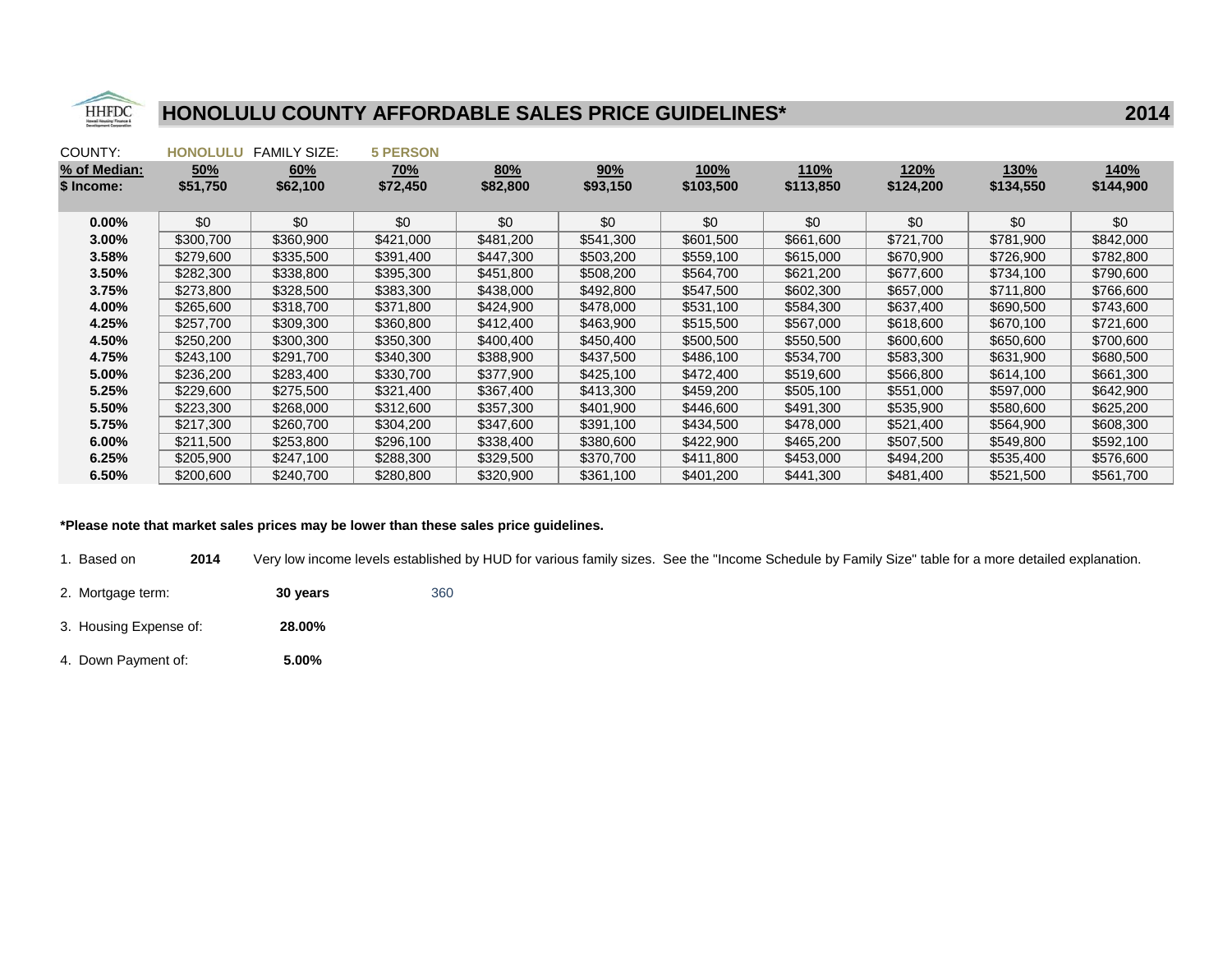

| COUNTY:      | <b>HONOLULU</b> | <b>FAMILY SIZE:</b> | <b>6 PERSON</b> |           |           |           |           |           |           |           |
|--------------|-----------------|---------------------|-----------------|-----------|-----------|-----------|-----------|-----------|-----------|-----------|
| % of Median: | 50%             | 60%                 | <u>70%</u>      | 80%       | 90%       | 100%      | 110%      | 120%      | 130%      | 140%      |
| \$ Income:   | \$55,600        | \$66,720            | \$77,840        | \$88,950  | \$100,080 | \$111,200 | \$122,320 | \$133,440 | \$144,560 | \$155,680 |
|              |                 |                     |                 |           |           |           |           |           |           |           |
| $0.00\%$     | \$0             | \$0                 | \$0             | \$0       | \$0       | \$0       | \$0       | \$0       | \$0       | \$0       |
| $3.00\%$     | \$323,100       | \$387.700           | \$452,300       | \$516,900 | \$581,600 | \$646,200 | \$710,800 | \$775,400 | \$840,100 | \$904,700 |
| 3.58%        | \$300,400       | \$360,400           | \$420,500       | \$480,500 | \$540,600 | \$600,700 | \$660,800 | \$720,900 | \$780,900 | \$841,000 |
| $3.50\%$     | \$303,400       | \$364,000           | \$424,700       | \$485,300 | \$546,000 | \$606,700 | \$667,400 | \$728,100 | \$788,700 | \$849,400 |
| 3.75%        | \$294,100       | \$353,000           | \$411.800       | \$470,600 | \$529,400 | \$588,300 | \$647,100 | \$705,900 | \$764.800 | \$823,600 |
| 4.00%        | \$285,300       | \$342,400           | \$399,500       | \$456,500 | \$513,600 | \$570,700 | \$627,700 | \$684,800 | \$741,900 | \$798,900 |
| 4.25%        | \$276,900       | \$332,300           | \$387,700       | \$443,000 | \$498,400 | \$553,800 | \$609,200 | \$664,600 | \$719,900 | \$775,300 |
| 4.50%        | \$268,800       | \$322,600           | \$376,400       | \$430,100 | \$483,900 | \$537,700 | \$591,500 | \$645,200 | \$699,000 | \$752,800 |
| 4.75%        | \$261,100       | \$313,400           | \$365,600       | \$417,800 | \$470,000 | \$522,300 | \$574,500 | \$626,700 | \$678,900 | \$731,200 |
| 5.00%        | \$253,800       | \$304,500           | \$355,300       | \$406,000 | \$456,800 | \$507,500 | \$558,300 | \$609,000 | \$659,800 | \$710,500 |
| 5.25%        | \$246,700       | \$296,000           | \$345,400       | \$394,700 | \$444,000 | \$493,400 | \$542,700 | \$592,000 | \$641,400 | \$690,700 |
| 5.50%        | \$239,900       | \$287,900           | \$335,900       | \$383,800 | \$431,800 | \$479,800 | \$527,800 | \$575,800 | \$623,800 | \$671,800 |
| 5.75%        | \$233,400       | \$280,100           | \$326,800       | \$373,400 | \$420,200 | \$466,800 | \$513,500 | \$560,200 | \$606,900 | \$653,600 |
| $6.00\%$     | \$227,200       | \$272,600           | \$318,100       | \$363,500 | \$409,000 | \$454,400 | \$499,800 | \$545,300 | \$590,700 | \$636,200 |
| 6.25%        | \$221,200       | \$265,500           | \$309,700       | \$353,900 | \$398,200 | \$442,500 | \$486,700 | \$531,000 | \$575,200 | \$619,500 |
| 6.50%        | \$215,500       | \$258,600           | \$301,700       | \$344,800 | \$387,900 | \$431,000 | \$474,100 | \$517,200 | \$560,300 | \$603,400 |

### \*Please note that market sales prices may be lower than these sales price guidelines.

1. Based on**2014** Very low income levels established by HUD for various family sizes. See the "Income Schedule by Family Size" table for a more detailed explanation.

- 2. Mortgage term: **30 years** 360
- 3. Housing Expense of: **28.00%**
- 4. Down Payment of: **5.00%**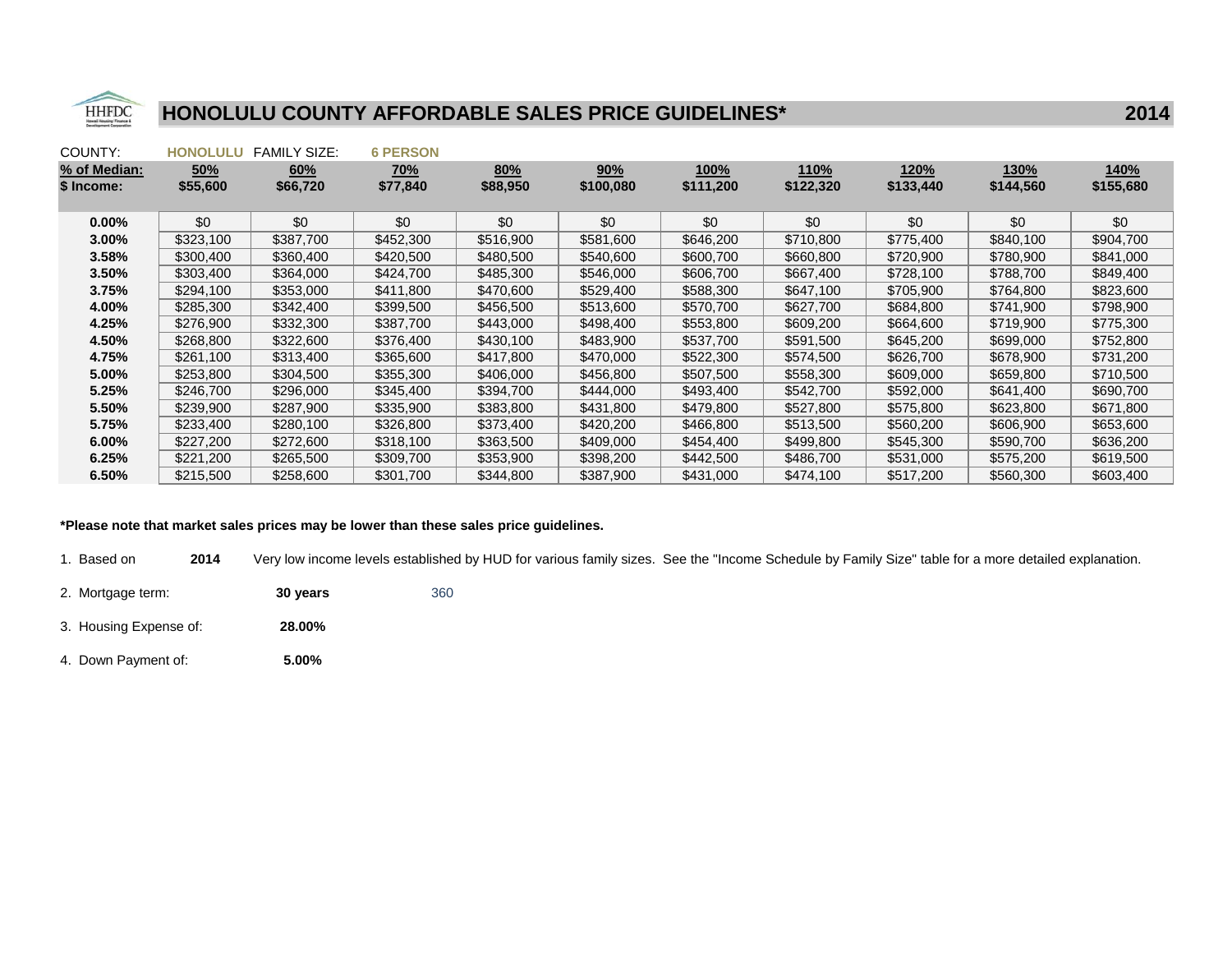

| COUNTY:      | <b>HONOLULU</b> | <b>FAMILY SIZE:</b> | <b>7 PERSON</b> |           |           |           |           |           |             |           |
|--------------|-----------------|---------------------|-----------------|-----------|-----------|-----------|-----------|-----------|-------------|-----------|
| % of Median: | 50%             | 60%                 | <u>70%</u>      | 80%       | 90%       | 100%      | 110%      | 120%      | <u>130%</u> | 140%      |
| \$ Income:   | \$59,400        | \$71,280            | \$83,160        | \$95,050  | \$106,920 | \$118,800 | \$130,680 | \$142,560 | \$154,440   | \$166,320 |
|              |                 |                     |                 |           |           |           |           |           |             |           |
| $0.00\%$     | \$0             | \$0                 | \$0             | \$0       | \$0       | \$0       | \$0       | \$0       | \$0         | \$0       |
| $3.00\%$     | \$345,200       | \$414,200           | \$483,300       | \$552,300 | \$621,300 | \$690,400 | \$759,400 | \$828,400 | \$897,500   | \$966,500 |
| 3.58%        | \$320,900       | \$385,100           | \$449,200       | \$513,500 | \$577,600 | \$641,800 | \$706,000 | \$770,100 | \$834,300   | \$898,500 |
| 3.50%        | \$324,100       | \$388,900           | \$453,700       | \$518,600 | \$583,400 | \$648,200 | \$713,000 | \$777,800 | \$842,600   | \$907,400 |
| 3.75%        | \$314.200       | \$377.100           | \$439,900       | \$502,800 | \$565,600 | \$628,500 | \$691,300 | \$754.200 | \$817,000   | \$879.900 |
| 4.00%        | \$304,800       | \$365,800           | \$426,800       | \$487,800 | \$548,700 | \$609,700 | \$670,600 | \$731,600 | \$792,600   | \$853,500 |
| 4.25%        | \$295,800       | \$355,000           | \$414,200       | \$473,400 | \$532,500 | \$591,700 | \$650,800 | \$710,000 | \$769,200   | \$828,300 |
| 4.50%        | \$287,200       | \$344,700           | \$402,100       | \$459,600 | \$517,000 | \$574,400 | \$631,900 | \$689,300 | \$746,800   | \$804,200 |
| 4.75%        | \$279,000       | \$334,800           | \$390,600       | \$446,400 | \$502,200 | \$558,000 | \$613,800 | \$669,600 | \$725,400   | \$781,100 |
| 5.00%        | \$271,100       | \$325,300           | \$379,500       | \$433,800 | \$488,000 | \$542,200 | \$596,400 | \$650,600 | \$704,800   | \$759,100 |
| 5.25%        | \$263,500       | \$316,300           | \$369,000       | \$421,700 | \$474,400 | \$527,100 | \$579,800 | \$632,500 | \$685,200   | \$737,900 |
| 5.50%        | \$256,300       | \$307,600           | \$358,800       | \$410,100 | \$461,400 | \$512,600 | \$563,900 | \$615,100 | \$666,400   | \$717.700 |
| 5.75%        | \$249,400       | \$299,300           | \$349,100       | \$399,000 | \$448,900 | \$498,800 | \$548,600 | \$598,500 | \$648,400   | \$698,300 |
| $6.00\%$     | \$242,700       | \$291,300           | \$339,800       | \$388,400 | \$436,900 | \$485,500 | \$534,000 | \$582,600 | \$631,100   | \$679,600 |
| 6.25%        | \$236,400       | \$283,600           | \$330,900       | \$378,200 | \$425,400 | \$472,700 | \$520,000 | \$567,300 | \$614,500   | \$661,800 |
| 6.50%        | \$230,200       | \$276,300           | \$322,300       | \$368,400 | \$414,400 | \$460,500 | \$506,500 | \$552,600 | \$598,600   | \$644,700 |

### \*Please note that market sales prices may be lower than these sales price guidelines.

1. Based on**2014** Very low income levels established by HUD for various family sizes. See the "Income Schedule by Family Size" table for a more detailed explanation.

- 2. Mortgage term: **30 years** 360
- 3. Housing Expense of: **28.00%**
- 4. Down Payment of: **5.00%**